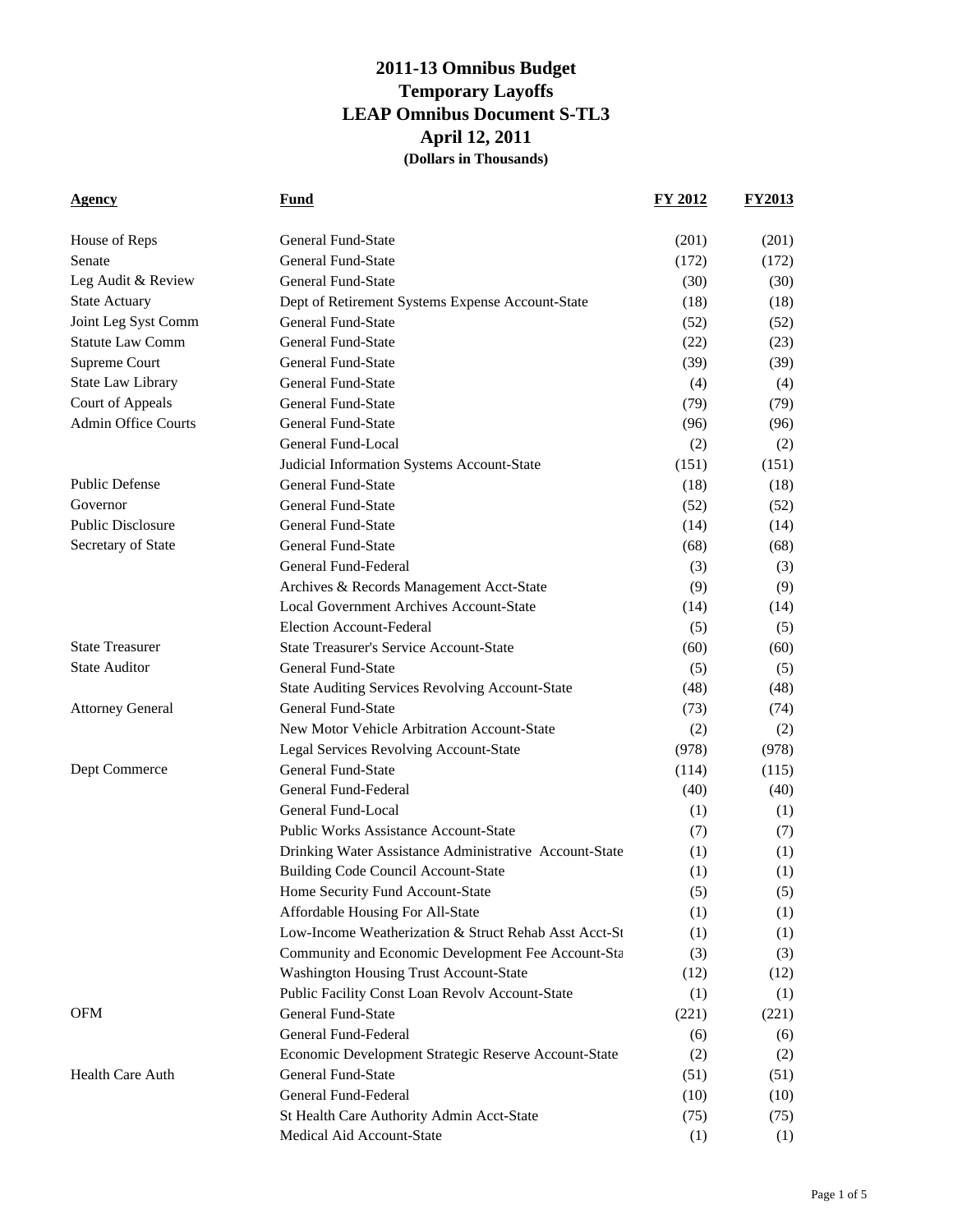| <b>Agency</b>               | <u>Fund</u>                                          | FY 2012 | <b>FY2013</b> |
|-----------------------------|------------------------------------------------------|---------|---------------|
| <b>Admin Hearings</b>       | Administrative Hearings Revolving Account-State      | (127)   | (127)         |
| Dept of Personnel           | Department of Personnel Service Account-State        | (70)    | (70)          |
| <b>State Lottery Comm</b>   | Lottery Administrative Account-State                 | (64)    | (64)          |
| Human Rights Comm           | <b>General Fund-State</b>                            | (8)     | (8)           |
|                             | General Fund-Federal                                 | (7)     | (7)           |
| <b>Retirement Systems</b>   | Dept of Retirement Systems Expense Account-State     | (105)   | (105)         |
| <b>Investment Board</b>     | State Investment Board Expense Account-State         | (187)   | (187)         |
| Revenue                     | <b>General Fund-State</b>                            | (561)   | (562)         |
|                             | <b>Timber Tax Distribution Account-State</b>         | (15)    | (15)          |
| Tax Appeals Board           | <b>General Fund-State</b>                            | (13)    | (13)          |
| Minority & Women Bus        | <b>OMWBE Enterprises Account-State</b>               | (10)    | (10)          |
| Dept General Admin          | <b>General Fund-State</b>                            | (1)     | (1)           |
|                             | <b>General Administration Services Account-State</b> | (33)    | (33)          |
| Dept Info Services          | <b>General Fund-State</b>                            | (2)     | (2)           |
|                             | Data Processing Revolving Account-State              | (25)    | (25)          |
| <b>Insurance Commission</b> | General Fund-Federal                                 | (2)     | (2)           |
|                             | Insurance Commissioner's Regulatory Account-State    | (176)   | (176)         |
| Horse Racing Comm           | Horse Racing Commission Operating Account-State      | (4)     | (4)           |
| <b>Indust Insur Appeals</b> | <b>Accident Account-State</b>                        | (65)    | (65)          |
|                             | Medical Aid Account-State                            | (65)    | (65)          |
| <b>Liquor Control Board</b> | <b>Liquor Revolving Account-State</b>                | (167)   | (167)         |
| Criminal Justice Trn        | General Fund-State                                   | (24)    | (24)          |
| Dept Labor & Indust         | <b>General Fund-State</b>                            | (48)    | (48)          |
|                             | <b>Asbestos Account-State</b>                        | (2)     | (2)           |
|                             | <b>Electrical License Account-State</b>              | (80)    | (80)          |
|                             | Worker & Community Right-to-Know Account-State       | (2)     | (2)           |
|                             | <b>Public Works Administration Account-State</b>     | (9)     | (9)           |
|                             | <b>Accident Account-State</b>                        | (529)   | (530)         |
|                             | Medical Aid Account-State                            | (505)   | (505)         |
|                             | Plumbing Certificate Account-State                   | (3)     | (3)           |
|                             | Pressure Systems Safety Account-State                | (9)     | (9)           |
| Licensing                   | General Fund-State                                   | (3)     | (3)           |
|                             | Architects' License Account-State                    | (1)     | (1)           |
|                             | Professional Engineers' Account-State                | (6)     | (6)           |
|                             | Real Estate Commission Account-State                 | (21)    | (21)          |
|                             | Master License Account-State                         | (24)    | (24)          |
|                             | Uniform Commercial Code Account-State                | (5)     | (5)           |
|                             | Real Estate Appraiser Commission Account-State       | (4)     | (4)           |
|                             | Business & Professions Account-State                 | (35)    | (36)          |
| <b>Military Dept</b>        | <b>General Fund-State</b>                            | (59)    | (59)          |
|                             | General Fund-Federal                                 | (64)    | (64)          |
|                             | Enhanced 911 Account-State                           | (7)     | (7)           |
|                             | Disaster Response Account-State                      | (7)     | (7)           |
|                             | Worker & Community Right-to-Know Account-State       | (1)     | (1)           |
| Ind Sentence Review         | General Fund-State                                   | (9)     | (9)           |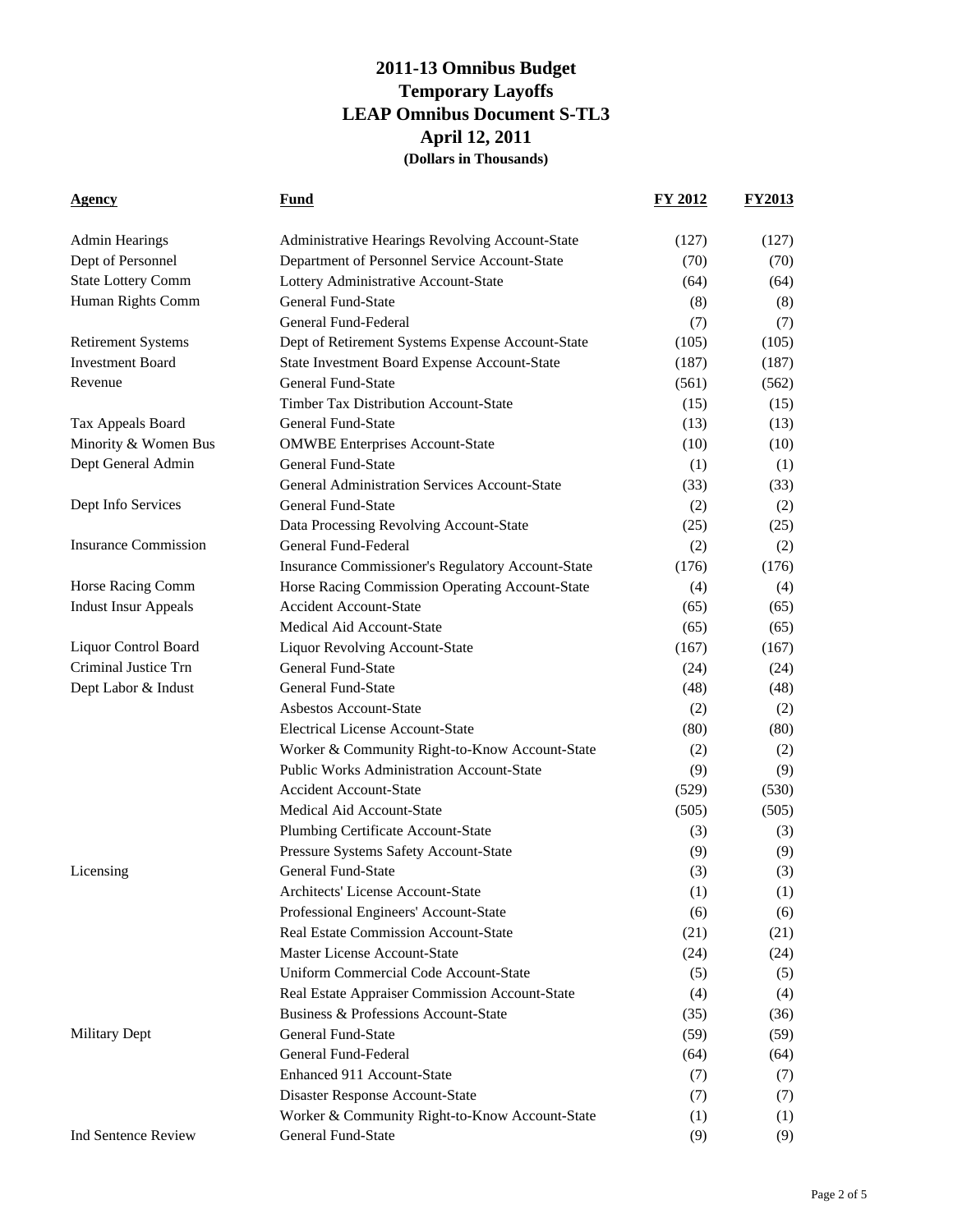| <b>Agency</b>               | <b>Fund</b>                                          | <b>FY 2012</b> | <b>FY2013</b> |
|-----------------------------|------------------------------------------------------|----------------|---------------|
| <b>Public Empl Relation</b> | General Fund-State                                   | (22)           | (22)          |
|                             | Department of Personnel Service Account-State        | (13)           | (13)          |
|                             | Higher Education Personnel Services Account-State    | (1)            | (1)           |
| Social & Health Svcs        | <b>General Fund-State</b>                            | (2,601)        | (2,607)       |
|                             | General Fund-Federal                                 | (1,698)        | (1,702)       |
|                             | General Fund-Local                                   | (5)            | (5)           |
|                             | Emergency Medical Services & Trauma Care Sys Trust-S | (1)            | (1)           |
|                             | Criminal Justice Treatment Account-State             | (1)            | (1)           |
|                             | Problem Gambling Account-State                       | (1)            | (1)           |
|                             | Traumatic Brain Injury Account-State                 | (1)            | (1)           |
|                             | Telecomm Devices for Hearing & Speech Impaired-State | (1)            | (1)           |
| Dept of Health              | <b>General Fund-State</b>                            | (217)          | (217)         |
|                             | General Fund-Federal                                 | (338)          | (339)         |
|                             | General Fund-Local                                   | (154)          | (155)         |
|                             | <b>Health Professions Account-State</b>              | (189)          | (191)         |
|                             | Emergency Medical Services & Trauma Care Sys Trust-S | (3)            | (3)           |
|                             | Safe Drinking Water Account-State                    | (5)            | (5)           |
|                             | Drinking Water Assistance Account-Federal            | (43)           | (43)          |
|                             | <b>Waterworks Operator Certification-State</b>       | (2)            | (2)           |
|                             | <b>State Toxics Control Account-State</b>            | (14)           | (14)          |
|                             | Medical Test Site Licensure Account-State            | (4)            | (4)           |
|                             | <b>Accident Account-State</b>                        | (2)            | (2)           |
|                             | Medical Aid Account-State                            | (1)            | (1)           |
|                             | Tobacco Prevention and Control Account-State         | (9)            | (9)           |
| Veterans' Affairs           | <b>General Fund-State</b>                            | (33)           | (33)          |
|                             | General Fund-Federal                                 | (82)           | (83)          |
|                             | General Fund-Local                                   | (59)           | (59)          |
| Corrections                 | <b>General Fund-State</b>                            | (1,673)        | (1,678)       |
| Svcs for the Blind          | <b>General Fund-State</b>                            | (9)            | (9)           |
|                             | General Fund-Federal                                 | (27)           | (27)          |
| <b>HEC</b> Board            | <b>General Fund-State</b>                            | (39)           | (39)          |
|                             | General Fund-Federal                                 | (4)            | (4)           |
|                             | <b>Education Legacy Trust Account-State</b>          | (1)            | (1)           |
| Public Schools              | General Fund-State                                   | (168)          | (168)         |
|                             | General Fund-Federal                                 | (86)           | (86)          |
|                             | <b>Education Legacy Trust Account-State</b>          | (4)            | (4)           |
| School for the Blind        | General Fund-State                                   | (23)           | (23)          |
|                             | General Fund-Local                                   | (3)            | (3)           |
| <b>Child Deaf Hrng Loss</b> | <b>General Fund-State</b>                            | (25)           | (25)          |
| Workforce Trng/Ed Bd        | General Fund-State                                   | (7)            | (7)           |
|                             | General Fund-Federal                                 | (3)            | (3)           |
| Arch/Historic Preser        | General Fund-State                                   | (5)            | (5)           |
|                             | General Fund-Federal                                 | (3)            | (3)           |
| Dept Early Learning         | General Fund-State                                   | (38)           | (38)          |
|                             | General Fund-Federal                                 | (75)           | (76)          |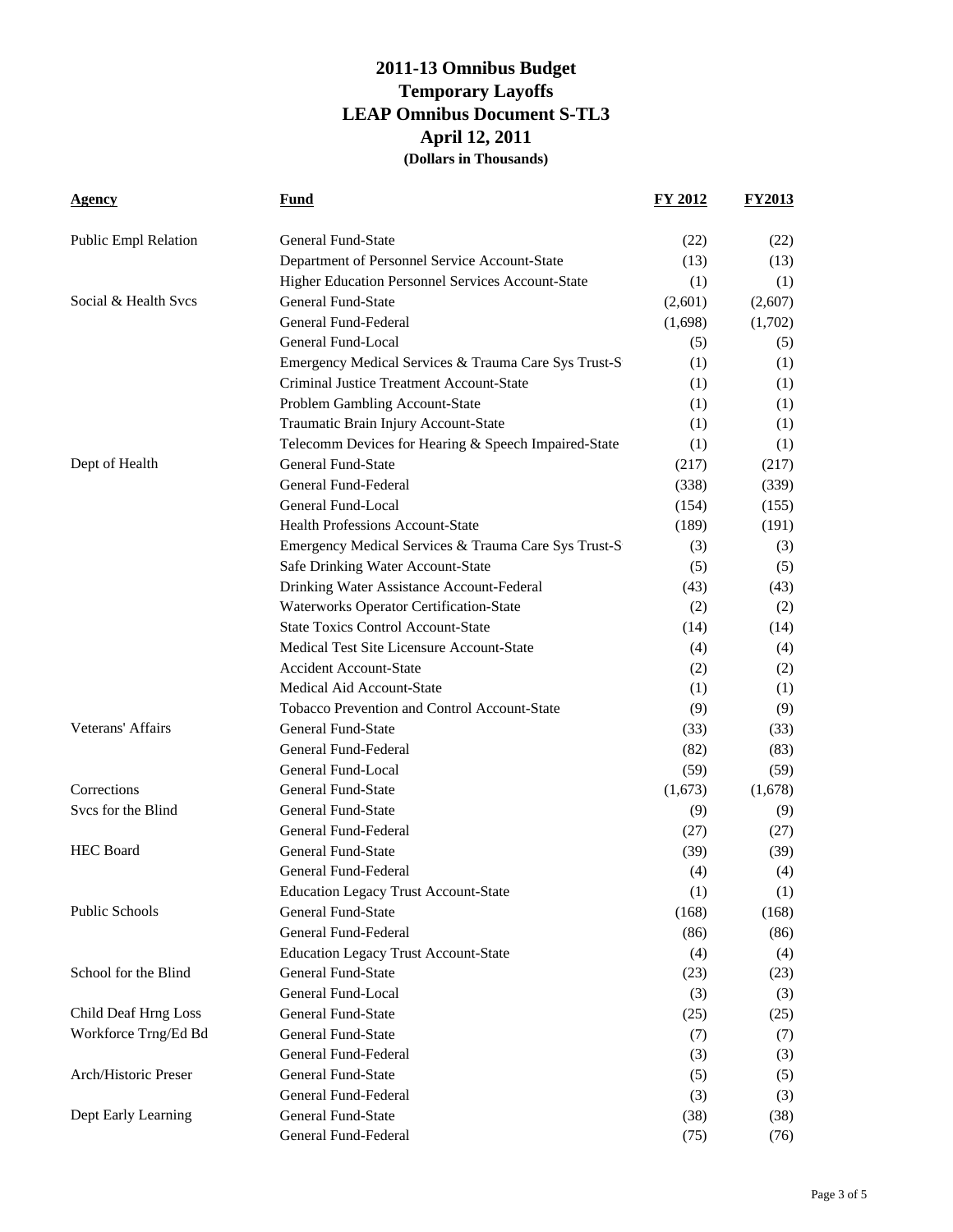| <b>Agency</b>             | <b>Fund</b>                                        | FY 2012  | <b>FY2013</b> |
|---------------------------|----------------------------------------------------|----------|---------------|
| U W                       | General Fund-State                                 | (5,123)  | (5,126)       |
|                           | <b>Accident Account-State</b>                      | (14)     | (15)          |
|                           | Medical Aid Account-State                          | (13)     | (13)          |
| W S U                     | <b>General Fund-State</b>                          | (1, 846) | (1, 846)      |
|                           | <b>Education Legacy Trust Account-State</b>        | (119)    | (119)         |
| E W U                     | <b>General Fund-State</b>                          | (430)    | (431)         |
| C W U                     | <b>General Fund-State</b>                          | (520)    | (520)         |
| TESC                      | <b>General Fund-State</b>                          | (213)    | (213)         |
| SIRTI                     | <b>General Fund-State</b>                          | (18)     | (18)          |
| W W U                     | General Fund-State                                 | (817)    | (817)         |
| <b>Arts Commission</b>    | <b>General Fund-State</b>                          | (5)      | (5)           |
| <b>Historical Society</b> | General Fund-State                                 | (13)     | (13)          |
| East WA St Hist           | <b>General Fund-State</b>                          | (8)      | (8)           |
| Dept of Ecology           | General Fund-State                                 | (261)    | (261)         |
|                           | General Fund-Federal                               | (140)    | (140)         |
|                           | General Fund-Local                                 | (3)      | (3)           |
|                           | <b>Reclamation Account-State</b>                   | (8)      | (8)           |
|                           | Flood Control Assistance Account-State             | (6)      | (6)           |
|                           | Waste Reduction/Recycling/Litter Control-State     | (20)     | (20)          |
|                           | St/Loc Impr Rev Acct Water Supply Facilities-State | (2)      | (2)           |
|                           | Site Closure Account-State                         | (2)      | (2)           |
|                           | Worker & Community Right-to-Know Account-State     | (5)      | (5)           |
|                           | <b>State Toxics Control Account-State</b>          | (255)    | (256)         |
|                           | <b>State Toxics Control Account-Local</b>          | (1)      | (1)           |
|                           | <b>Local Toxics Control Account-State</b>          | (19)     | (19)          |
|                           | Water Quality Permit Account-State                 | (109)    | (109)         |
|                           | Underground Storage Tank Account-State             | (9)      | (9)           |
|                           | <b>Biosolids Permit Account-State</b>              | (5)      | (5)           |
|                           | Hazardous Waste Assistance Account-State           | (19)     | (19)          |
|                           | Air Pollution Control Account-State                | (3)      | (3)           |
|                           | Oil Spill Prevention Account-State                 | (33)     | (33)          |
|                           | Air Operating Permit Account-State                 | (10)     | (10)          |
|                           | Freshwater Aquatic Weeds Account-State             | (1)      | (1)           |
|                           | Water Pollution Control Revolving Account-State    | (1)      | (1)           |
|                           | Water Pollution Control Revolving Account-Federal  | (6)      | (6)           |
| Parks & Rec Comm          | General Fund-State                                 | (234)    | (234)         |
|                           | General Fund-Federal                               | (6)      | (6)           |
|                           | Winter Recreation Program Account-State            | (1)      | (1)           |
|                           | Snowmobile Account-State                           | (1)      | (1)           |
|                           | Parks Renewal and Stewardship Account-State        | (14)     | (14)          |
| Rec & Conservation        | <b>General Fund-State</b>                          | (7)      | (7)           |
|                           | General Fund-Federal                               | (5)      | (5)           |
|                           | <b>Recreation Resources Account-State</b>          | (24)     | (24)          |
| <b>Conservation Comm</b>  | <b>General Fund-State</b>                          | (13)     | (13)          |
| Fish & Wildlife           | General Fund-State                                 | (223)    | (223)         |